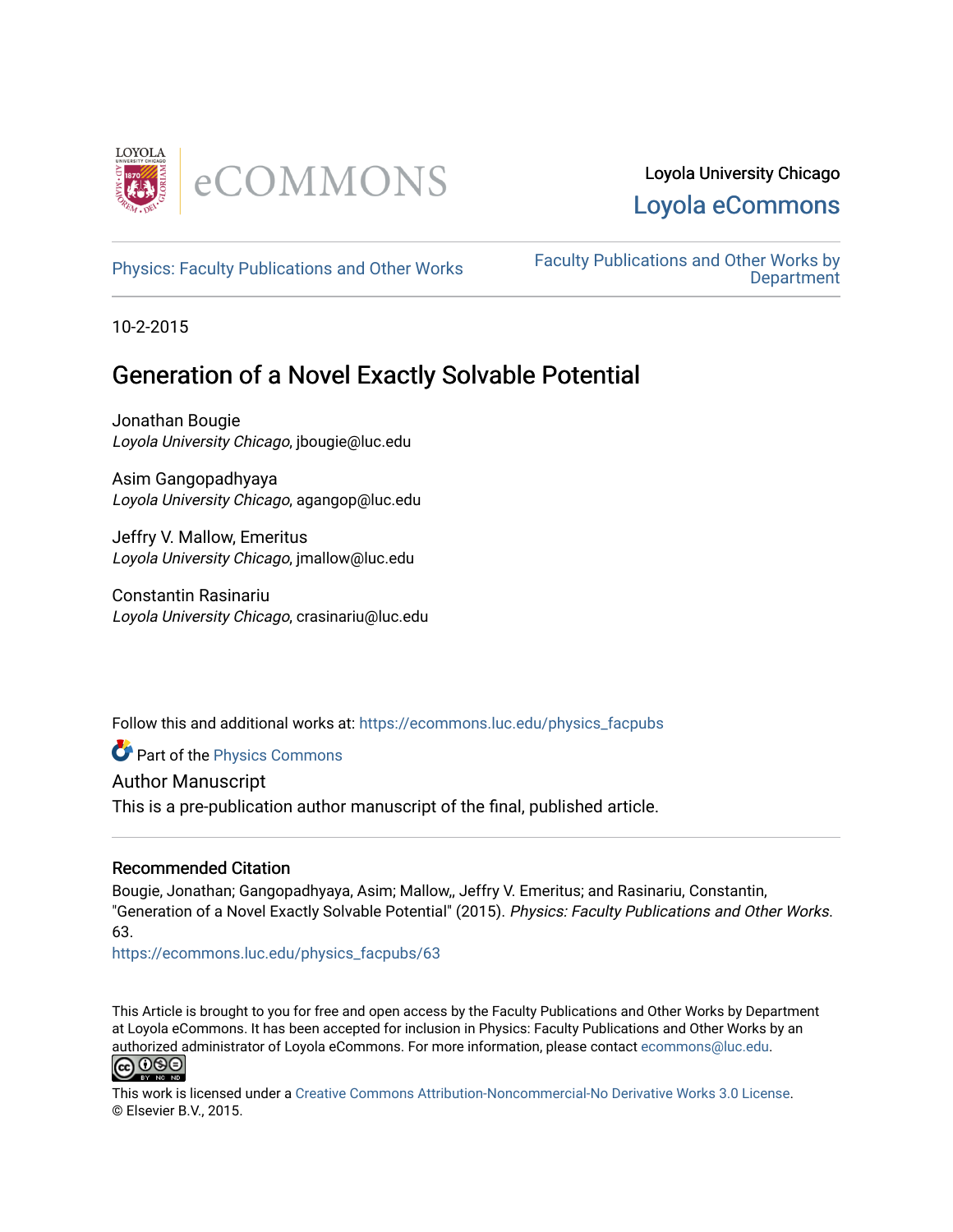## Generation of a Novel Exactly Solvable Potential

Jonathan Bougie<sup>a</sup>, Asim Gangopadhyaya<sup>a,\*</sup>, Jeffry V. Mallow<sup>a</sup>, Constantin Rasinariu b

 ${}^a$ Loyola University Chicago, Department of Physics Chicago, IL 60660  $^{b}$ Columbia College Chicago, Department of Science and Mathematics, Chicago, IL 60605

#### Abstract

We report a new shape invariant (SI) isospectral extension of the Morse potential. Previous investigations have shown that the list of "conventional" SI superpotentials that do not depend explicitly on Plancks constant  $\hbar$  is complete. Additionally, a set of "extended" superpotentials has been identified, each containing a conventional superpotential as a kernel and additional  $\hbar$ -dependent terms. We use the partial differential equations satisfied by all SI superpotentials to find a SI extension of Morse with novel properties. It has the same eigenenergies as Morse but different asymptotic limits, and does not conform to the standard generating structure for isospectral deformations.

Keywords: Supersymmetric Quantum Mechanics, Shape Invariance, Exactly Solvable Systems, Extended Potentials, Isospectral Deformation

#### 1. Introduction

Supersymmetric quantum mechanics [\[1,](#page-8-0) [2,](#page-8-1) [3\]](#page-8-2) generalizes the familiar factorization method for the harmonic oscillator. A general hamiltonian  $H_-\$  is factorized in terms of two operators  $\mathcal{A}^+ \equiv -\hbar \frac{d}{dx} + W(x, a)$  and  $\mathcal{A}^- \equiv \hbar \frac{d}{dx} + W(x, a)$ , where the function  $W(x, a)$  is known as the superpotential. We have set the mass  $m = 1/2$ . The product  $\mathcal{A}^+ \mathcal{A}^-$  is then given by

$$
\mathcal{A}^+ \mathcal{A}^- = \left( -\hbar \frac{d}{dx} + W(x, a) \right) \left( \hbar \frac{d}{dx} + W(x, a) \right)
$$

$$
= -\hbar^2 \frac{d^2}{dx^2} + W^2(x, a) - \hbar \frac{dW(x, a)}{dx}, \qquad (1)
$$

This product  $\mathcal{A}^+ \mathcal{A}^-$  produces a hamiltonian  $H_- = -\hbar^2 \frac{d^2}{dx^2}$  $\frac{d^2}{dx^2} + V_-(x, a)$ , where  $V_-(x,a) = W^2(x,a) - \hbar \frac{dW(x,a)}{dx}$ . A product of operators  $\mathcal{A}^-$  and  $\mathcal{A}^+$  carried out

<sup>∗</sup>Corresponding author

Email addresses: jbougie@luc.edu (Jonathan Bougie), agangop@luc.edu (Asim

Gangopadhyaya), jmallow@luc.edu (Jeffry V. Mallow), crasinariu@colum.edu (Constantin Rasinariu)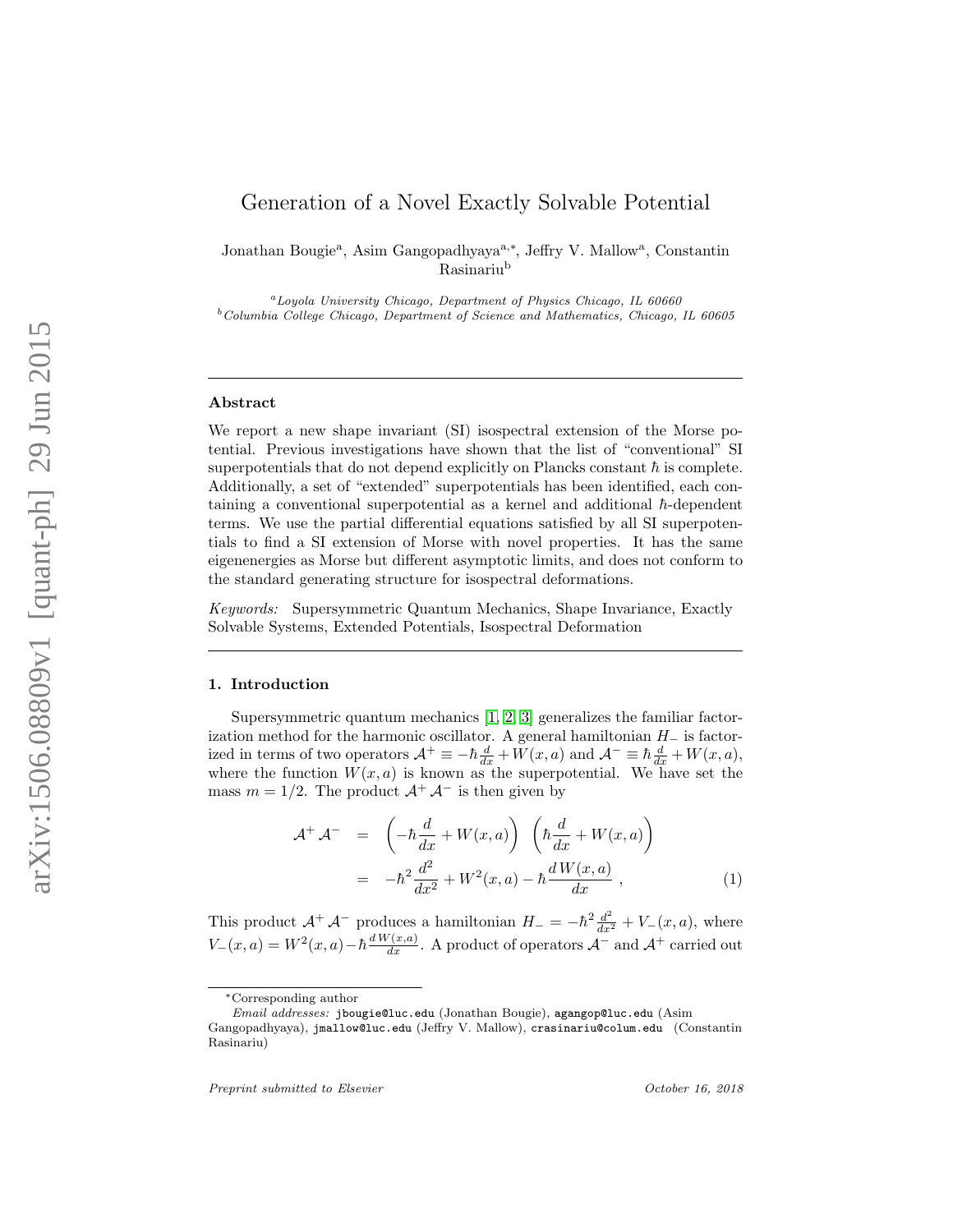in the reverse order produces another hamiltonian  $H_{+} = -\hbar^2 \frac{d^2}{dx^2} + V_{+}(x, a)$  with  $V_{+}(x,a) = W^{2}(x,a) + \hbar \frac{dW(x,a)}{dx}$ . The two hamiltonians are intertwined; *i.e.*,  $\mathcal{A}^+H_+ = H_-\mathcal{A}^+$  and  $\mathcal{A}^-H_- = H_+\mathcal{A}^-$ . This leads to the following isospectrality relationships among their eigenvalues and eigenfunctions for all integer  $n \geq 0$ :

$$
E_{n+1}^- = E_n^+, \tag{2}
$$

<span id="page-2-0"></span>
$$
\frac{\mathcal{A}^{-}}{\sqrt{E_{n}^{+}}} \psi_{n+1}^{(-)} = \psi_{n}^{(+)} \text{ , and } \frac{\mathcal{A}^{+}}{\sqrt{E_{n}^{+}}} \psi_{n}^{(+)} = \psi_{n+1}^{(-)}.
$$
 (3)

Eq. [\(3\)](#page-2-0) implies that if somehow we knew the eigenvalues and eigenstates of the hamiltonian  $H_$ , we would automatically know the same for the hamiltonian  $H_{+}$ , and vice-versa.

We can go no further unless we know the spectrum for one of the potentials a priori. However, if the superpotential  $W(x, a_i)$  obeys the following "shape" invariance condition" [\[4,](#page-8-3) [5,](#page-8-4) [6,](#page-8-5) [7\]](#page-8-6),

<span id="page-2-1"></span>
$$
W^{2}(x, a_{i}) + \hbar \frac{d W(x, a_{i})}{dx} + g(a_{i}) = W^{2}(x, a_{i+1}) - \hbar \frac{d W(x, a_{i+1})}{dx} + g(a_{i+1}), \quad (4)
$$

the eigenvalues and eigenfunctions for both hamiltonians can be determined separately. In this letter we consider the case of translational or additive shape invariance:  $a_{i+1} = a_i + \hbar$ . From Eq. [\(4\)](#page-2-1) it follows that for a shape invariant system the partner hamiltonians  $H_+(x, a_i)$  and  $H_-(x, a_{i+1})$  differ only by values of parameter  $a_i$  and additive constants  $g(a_i)$ . The eigenvalues and eigenfunctions of a shape invariant system are then given by [\[8,](#page-8-7) [9\]](#page-8-8)

$$
E_n^{(-)}(a_0) = g(a_n) - g(a_0) \text{ for } n \ge 0 ,
$$

and

$$
\psi_n^{(-)}(x,a_0) = \frac{\mathcal{A}^+(a_0) \ \mathcal{A}^+(a_1) \cdots \mathcal{A}^+(a_{n-1}) \ \psi_0^{(-)}(x,a_n)}{\sqrt{E_n^{(-)}(a_0) \ E_{n-1}^{(-)}(a_1) \cdots E_1^{(-)}(a_{n-1})}} ,
$$

where  $\psi_0^{(-)}(x, a_n) = N e^{-\frac{1}{\hbar} \int^x W(y, a_n) dy}$  is the solution of  $\mathcal{A}^{-}\psi_0^{(-)} = 0$  and N is the normalization constant. Thus, all additive shape invariant systems are exactly solvable. Therefore, finding all such potentials gives important insight into the nature of quantum mechanical systems. Previously, researchers found a list of additive shape invariant potentials, generally by trial and error [\[4,](#page-8-3) [10,](#page-9-0) [11\]](#page-9-1). In Ref.  $[12, 13]$  $[12, 13]$  the authors showed that all "conventional" ( $\hbar$ -independent) shape invariant superpotentials could be determined as solutions to a set of two partial differential equations. Additionally, they showed that the list of conventional shape invariant superpotentials given in Ref.[\[10\]](#page-9-0) was indeed complete.

A new class of "extended" superpotentials was discovered [\[14,](#page-9-4) [15\]](#page-9-5) and expanded upon [\[16,](#page-9-6) [17,](#page-9-7) [18,](#page-9-8) [19,](#page-9-9) [20,](#page-9-10) [21,](#page-9-11) [22,](#page-9-12) [23,](#page-9-13) [24\]](#page-9-14). These superpotentials contain explicit  $\hbar$ -dependence in W. When expanded in powers of  $\hbar$ , each power of  $\hbar$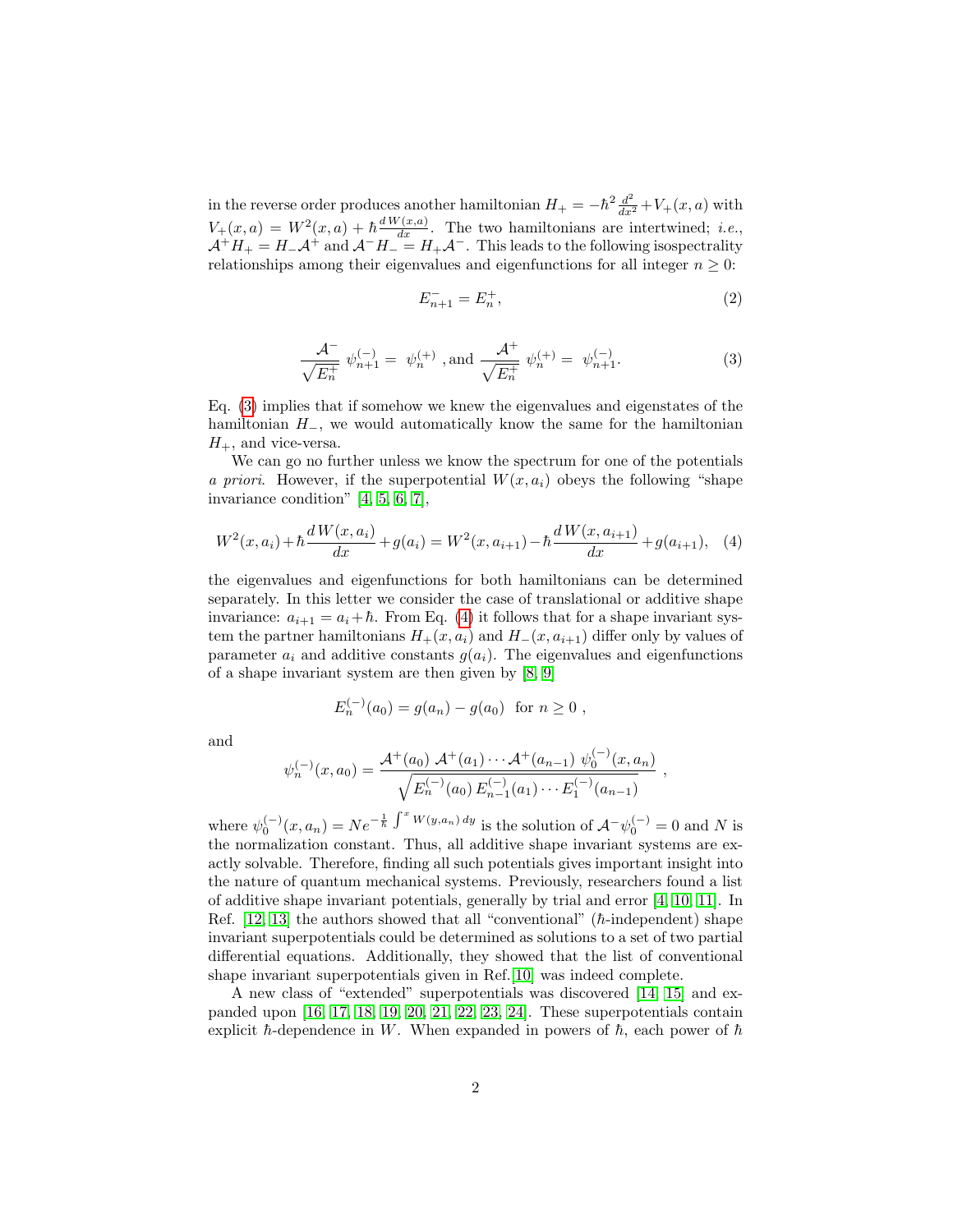yields a new partial differential equation that must be satisfied by these superpotentials [\[12,](#page-9-2) [13\]](#page-9-3).

Although this formalism has been checked for consistency with already known superpotentials [\[12,](#page-9-2) [13\]](#page-9-3), it has not been used to generate a new superpotential. In this letter we employ it to generate an extension of the Morse superpotential. This extended superpotential exhibits properties that are qualitatively different from those previously discovered. It has different asymptotic values than Morse and it contains free parameters.

#### 2. A Novel Potential

We first consider conventional superpotentials that do not have an intrinsic dependence on  $\hbar$ . Note that in Eq. [\(4\)](#page-2-1), for additive shape invariance the constant  $\hbar$  enters W through the linear combination  $a + \hbar$ ; therefore,  $\frac{\partial}{\partial \hbar}W(x,a+\hbar)=\frac{\partial}{\partial a}W(x,a+\hbar)$ . Since Eq. [\(4\)](#page-2-1) must hold for an arbitrary value of  $\hbar$ , we can expand it in powers of  $\hbar$ , and stipulate that the coefficient of each power vanishes. This leads to two independent equations [\[12,](#page-9-2) [13\]](#page-9-3):

<span id="page-3-1"></span>
$$
W\frac{\partial W}{\partial a} - \frac{\partial W}{\partial x} + \frac{1}{2}\frac{dg(a)}{da} = 0\tag{5}
$$

and

<span id="page-3-0"></span>
$$
\frac{\partial^3}{\partial a^2 \partial x} W(x, a) = 0.
$$
 (6)

The general solution to Eq. [\(6\)](#page-3-0) is

$$
W(x, a) = a \cdot X_1(x) + X_2(x) + u(a) , \qquad (7)
$$

where  $X_1, X_2$ , and u are arbitrary functions. When combined with Eq. [\(5\)](#page-3-1), this general solution reproduces the complete family of conventional superpotentials, as shown in Table [1](#page-4-0) [\[12,](#page-9-2) [13\]](#page-9-3).

The additional set of extended superpotentials reported in [\[14,](#page-9-4) [15\]](#page-9-5) obey the shape invariance condition given in Eq.  $(4)$  only when their W's depend explicitly on  $\hbar$ . Each of these extended superpotentials is isospectral with one of the conventional superpotentials listed in Table [1.](#page-4-0)

To determine the differential equations obeyed by extended superpotentials, we expand the superpotentials in powers of  $\hbar$ . I.e., we define

$$
W(x,a,\hbar) = \sum_{j=0}^{\infty} \hbar^j W_j(x,a). \tag{8}
$$

Since  $a_0 = a$  and  $a_1 = a + \hbar$ , this power series yields

<span id="page-3-2"></span>
$$
W(x, a_1, \hbar) = \sum_{j=0}^{\infty} \sum_{k=0}^{j} \frac{\hbar^j}{k!} \frac{\partial^k W_{j-k}}{\partial a^k},
$$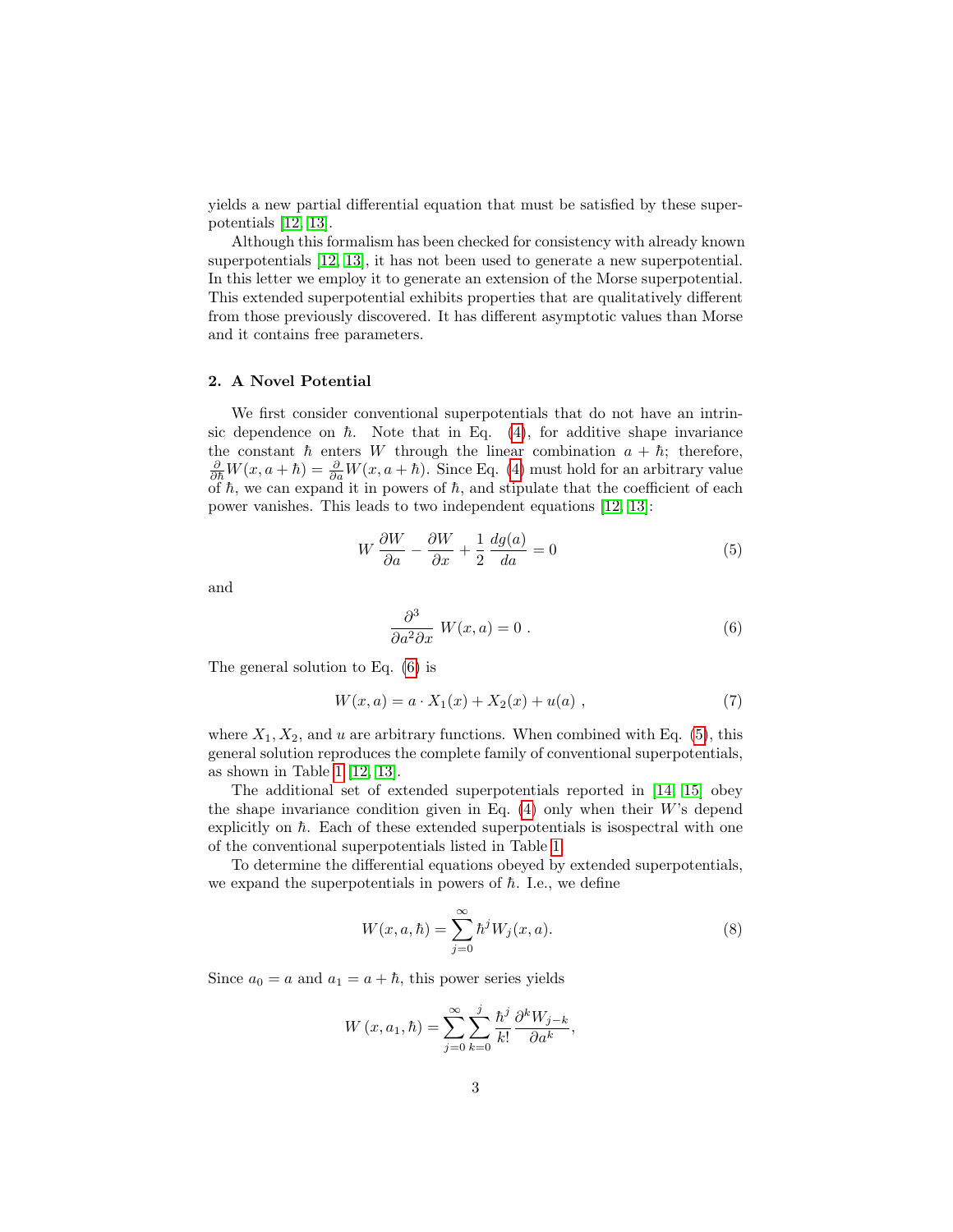| Name                | Superpotential                                                       |
|---------------------|----------------------------------------------------------------------|
| Harmonic Oscillator | $\frac{1}{2}\omega x$                                                |
| Coulomb             | $\frac{\frac{e^2}{2(\ell+1)}}{\frac{1}{2}\omega r-\frac{\ell+1}{r}}$ |
| 3-D oscillator      |                                                                      |
| Morse               | $A - Be^{-x}$                                                        |
| Rosen-Morse I       | $-A \cot x - \frac{B}{4}$                                            |
| Rosen-Morse II      | A tanh $x + \frac{B}{4}$                                             |
| Eckart              | $-A \coth x + \frac{B}{4}$                                           |
| Scarf I             | $A \tan x - B \sec x$                                                |
| Scarf II            | $A \tanh x + B \sech x$                                              |
| Gen. Pöschl-Teller  | $A \coth x - B \cosech x$                                            |

<span id="page-4-0"></span>Table 1: The complete family of  $\hbar$ -independent additive shape-invariant superpotentials.

$$
W^{2}(x, a_{1}, \hbar) = \sum_{j=0}^{\infty} \sum_{s=0}^{j} \sum_{k=0}^{s} \frac{\hbar^{j}}{(j-s)!} \frac{\partial^{j-s} (W_{k} W_{s-k})}{\partial a^{j-s}},
$$

and

$$
\left.\frac{\partial W}{\partial x}\right|_{a=a_1}=\sum_{j=0}^\infty\sum_{k=0}^j\frac{\hbar^j}{k!}\frac{\partial^{k+1}W_{j-k}}{\partial a^k\partial x}\ .
$$

We then substitute these into Eq. [\(4\)](#page-2-1) and demand that the equation hold for any value of  $\hbar$ . This is possible only if the coefficients of the series for each power of  $\hbar$  are identically zero. We obtain for  $j = 1$ 

$$
2\frac{\partial W_0}{\partial x} - \frac{\partial}{\partial a} \left( W_0^2 + g \right) = 0,\tag{9}
$$

for  $j = 2$ 

$$
\frac{\partial W_1}{\partial x} - \frac{\partial}{\partial a} \left( W_0 W_1 \right) = 0,\tag{10}
$$

and for  $j\geq 3$ 

<span id="page-4-1"></span>
$$
2 \frac{\partial W_{j-1}}{\partial x} - \sum_{s=1}^{j-1} \sum_{k=0}^{s} \frac{1}{(j-s)!} \frac{\partial^{j-s}}{\partial a^{j-s}} W_k W_{s-k} +
$$
  

$$
\sum_{k=2}^{j-1} \frac{1}{(k-1)!} \frac{\partial^k W_{j-k}}{\partial a^{k-1} \partial x} + \left(\frac{j-2}{j!}\right) \frac{\partial^j W_0}{\partial a^{j-1} \partial x} = 0.
$$
 (11)

These equations appear to differ from similar equations in Ref. [\[12,](#page-9-2) [13\]](#page-9-3), but they are in fact equivalent.

We first observe that Eq.  $(9)$  is identical to Eq.  $(5)$ , i.e., all conventional shape invariant potentials automatically satisfy Eq. [\(9\)](#page-3-2). Hence, conventional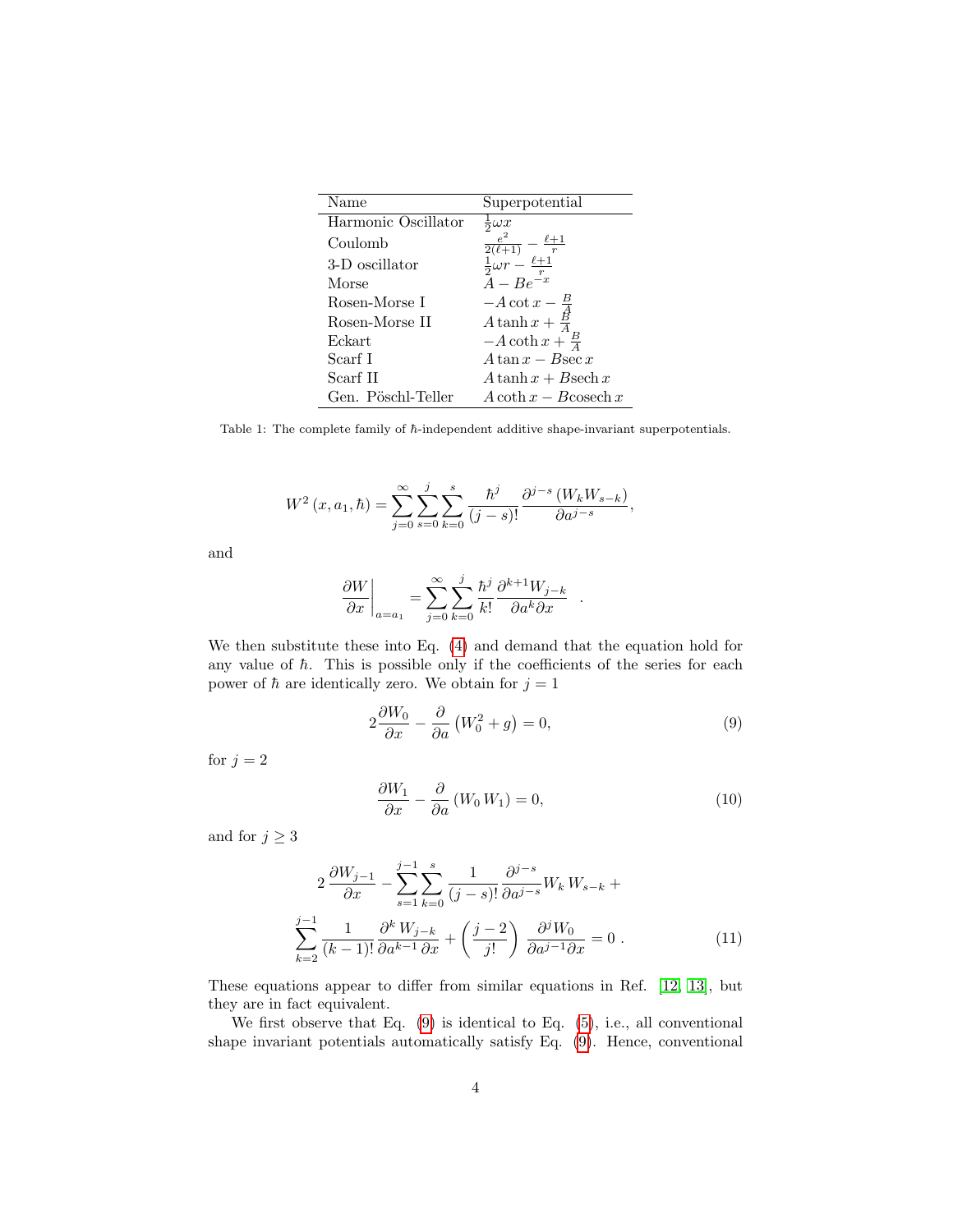superpotentials can be used as kernels to build extended superpotentials. If  $W_0$ is a conventional superpotential, then Eq.  $(6)$  is automatically satisfied for  $W_0$ , meaning that the last term of Eq. [\(11\)](#page-4-1) disappears.

In the remainder of this paper, we use the Morse superpotential as a kernel to construct an extended superpotential. In Ref. [\[22\]](#page-9-12), the author generated a quasi-exactly solvable extension of Morse and showed that it was not shape invariant.

The strength of the method used in this letter is that we can employ Eq. [\(11\)](#page-4-1) term-by-term in order to generate a manifestly shape-invariant solution. Hence, we begin with  $W_0 = (\alpha - a) - e^{-x}$  and choosing  $W_1 = 0$ , the equation for  $W_2$  reads

$$
\frac{\partial W_2}{\partial x} - \frac{\partial W_0 W_2}{\partial a} = 0.
$$

This equation is solved by

$$
W_2(x,a) = e^{-x} (2P + Qe^{-2x} - 2(\alpha - a) Qe^{-x}),
$$

where  $P$  and  $Q$  are constant parameters. Assuming  $W_3$  to be zero, the equation for  $W_4$  is

$$
2\frac{\partial W_4}{\partial x} - 2\frac{\partial (W_0 W_4 + \frac{1}{2}W_2^2)}{\partial a} - \frac{\partial}{\partial a} \left(\frac{\partial W_2}{\partial a} \frac{\partial W_0}{\partial a}\right) - \frac{1}{3} \left(W_2 \frac{\partial^3 W_0}{\partial a^3} + W_0 \frac{\partial^3 W_2}{\partial a^3}\right) + \frac{1}{2} \frac{\partial^3 W_2}{\partial x \partial a^2} = 0.
$$

The above equation is solved by

$$
W_4(x,a) = -Qe^{-3x} (2P + Qe^{-2x} - 2(\alpha - a) Qe^{-x}).
$$

Generalizing this process yields  $W_{2k-1} = 0$  and

$$
W_{2k} = (-Q)^{k-1} e^{-(2k-1)x} \left( 2P + Qe^{-2x} - 2(\alpha - a)Qe^{-x} \right)
$$
 (12)

for all positive integers k. Computing the infinite sum  $\sum_{j=0}^{\infty} \hbar^j W_j(x, a)$ , we obtain

$$
W(x, a, \hbar) = (\alpha - a) - e^{-x} + \frac{\hbar^2 (2P e^x - 2(\alpha - a)Q + Q e^{-x})}{e^{2x} + Q\hbar^2}.
$$
 (13)

The shape invariance of a superpotential of this form can be directly checked. Substituting the above expression into Eq. [\(4\)](#page-2-1) yields

$$
W^{2}(x,a) - W^{2}(x,a+h) + \hbar \frac{d}{dx} \left( W(x,a) + W(x,a+h) \right) = \hbar (2(\alpha - a) - \hbar), \tag{14}
$$

which can be brought into the form of Eq. [\(4\)](#page-2-1) by choosing  $g(a) = -(\alpha - a)^2$ . This leads to the energy eigenvalues  $E_n^{(-)} = g(a + n\hbar) - g(a) = (\alpha - a)^2 - (\alpha - a)^2$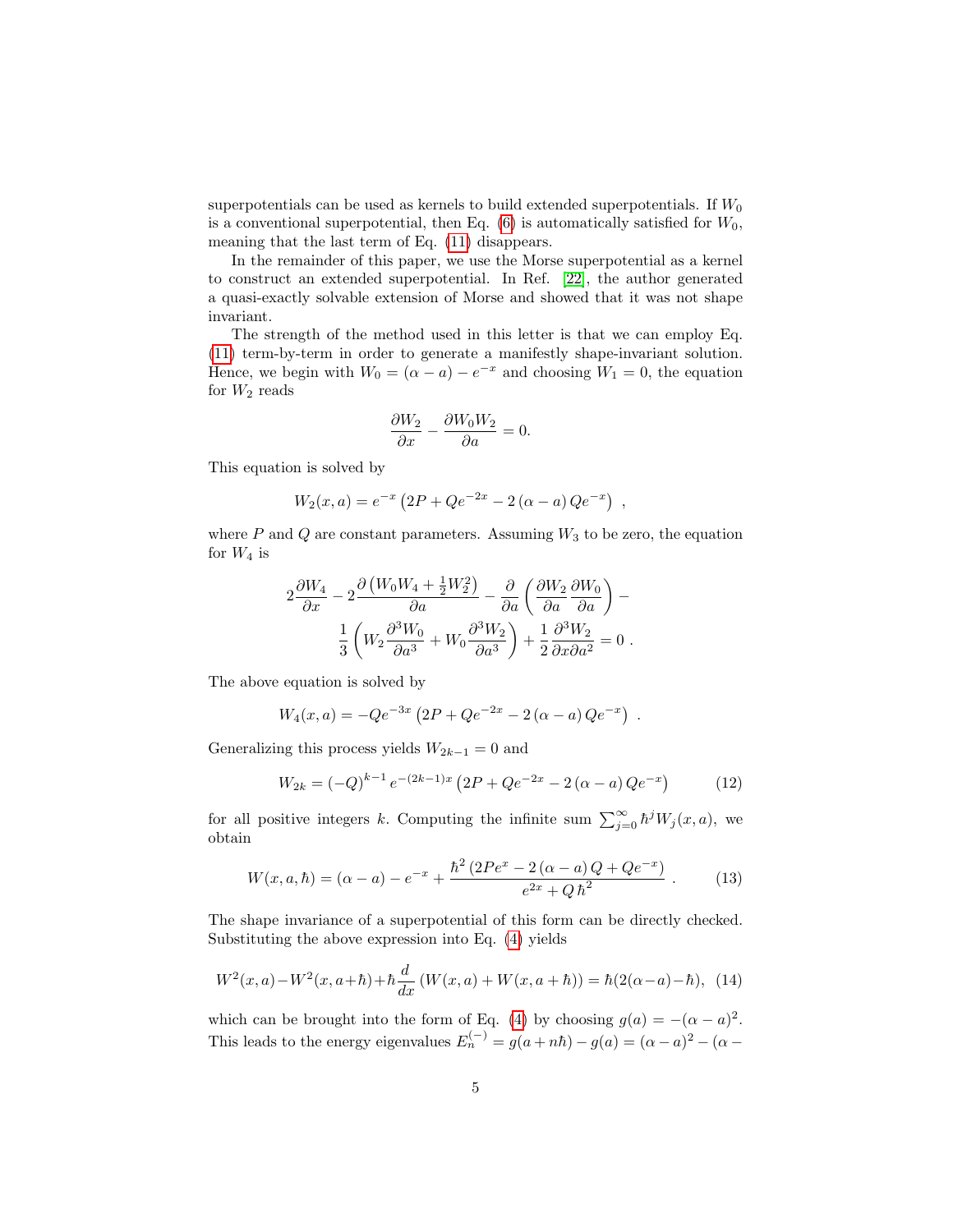$(a - n\hbar)^2$ . These values are exactly the same as those of the Morse potential. Figs. [\(1\)](#page-6-0) and [\(2\)](#page-6-1) show W and the partner potentials  $V_-\$  and  $V_+$ , where we have chosen the specific values  $A = 3, B = 5, \alpha = 5, a = 2$ , and  $\hbar = 1$ , as an example. Asymptotic limits for this extended superpotential are finite and their absolute values are equal. Consequently, the resulting potential has identical limits at ±∞.



Figure 1: Superpotential W for  $P = 3, Q = 5, \alpha = 5, a = 2$ , and  $\hbar = 1$ . Its asymptotic values imply an unbroken supersymmetry.

<span id="page-6-0"></span>

<span id="page-6-1"></span>Figure 2: Potentials V<sup>−</sup> and V<sup>+</sup> for the same values of the parameters as Fig. 1. The deeper potential is  $V_-,$  and it holds the zero-energy groundstate.

The ground state eigenfunction can be obtained from the first order differ-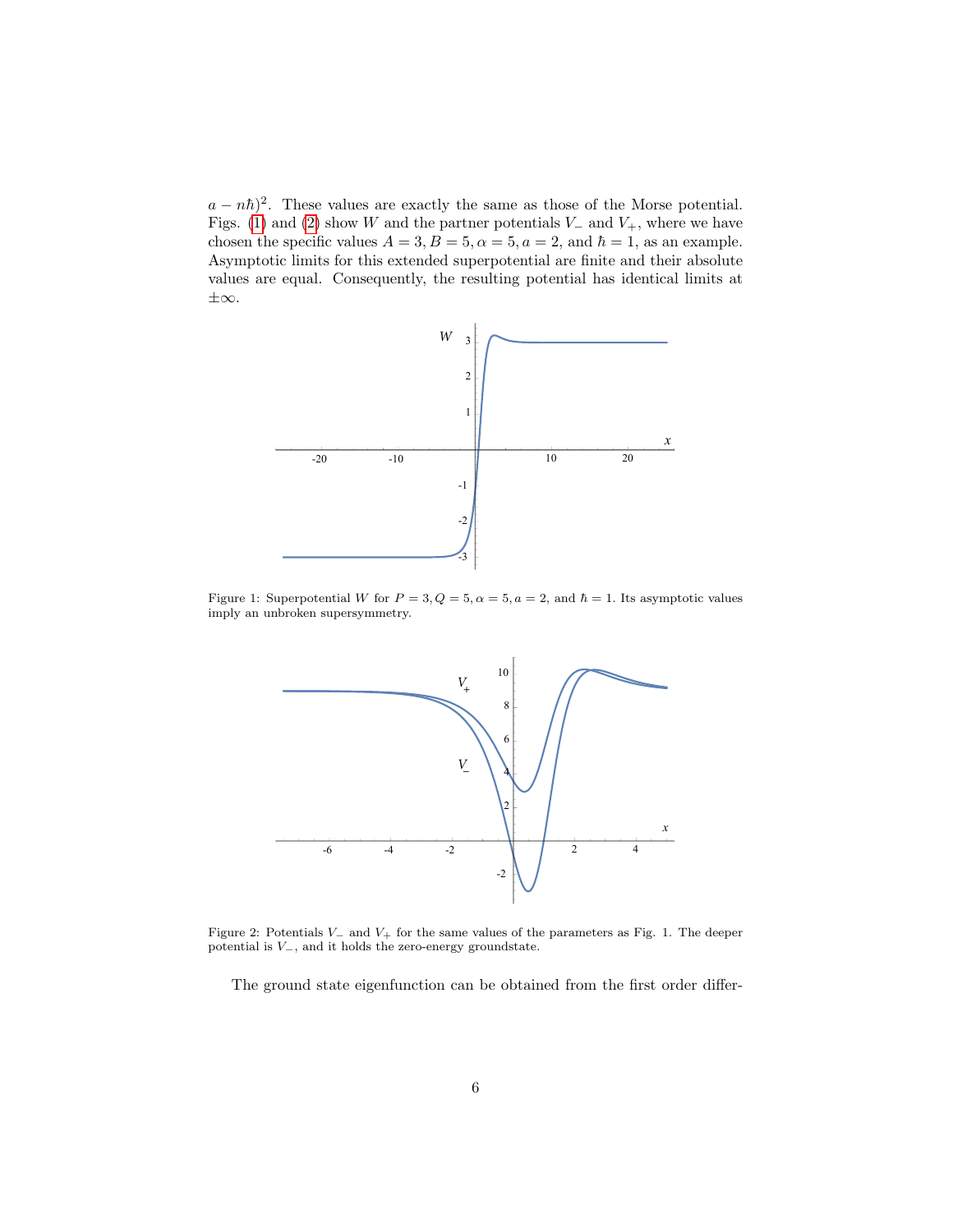ential equation  $\mathcal{A}^-(x, a) \psi_0(x, a) = 0$ , yielding

$$
\psi_0(x,a) = N \left(\hbar^2 Q + e^{2x}\right)^{a-\alpha} \exp\left[x(\alpha-a) + \frac{\left(1 - 2\hbar^2 P\right) \tan^{-1} \left(\frac{e^x}{\hbar \sqrt{Q}}\right)}{\hbar \sqrt{Q}}\right],
$$

where  $N$  is the normalization constant. The excited states can be obtained recursively by applying the  $\mathcal{A}^+$  operator to  $\psi_0$ . The first excited state is  $\psi_1(x,a) = \mathcal{A}^+(x,a)\psi_0(x,a+\hbar)/\sqrt{E_1}$ , and so on. For example, with our particular choice of parameters, the potential  $V_-(x)$  holds three bound states, corresponding to the eigenenergies  $0, 5$  and  $8$ . The fourth energy level is at 9, which does not hold a bound state. We obtain for the ground state eigenfunction

$$
\psi_0(x) = \frac{40}{(e^{2x} + 5)^3} \sqrt{\frac{105}{1 + e^{-\sqrt{5}\pi}}} \exp\left[3x - \sqrt{5}\tan^{-1}\left(\frac{e^x}{\sqrt{5}}\right)\right],
$$

and for the first two excited states

$$
\psi_1(x) = \frac{20\left(e^{2x} + 2e^x - 5\right)\sqrt{\frac{70}{1 + e^{\sqrt{5}\pi}}}}{\left(e^{2x} + 5\right)^3} \exp\left[2x - \sqrt{5}\tan^{-1}\left(\frac{e^x}{\sqrt{5}}\right) + \frac{\sqrt{5}\pi}{2}\right],
$$

$$
\psi_2(x) = \frac{4\left(3e^{4x} + 20e^{3x} - 20e^{2x} - 100e^x + 75\right)\sqrt{\frac{5}{1 + e^{\sqrt{5}\pi}}}}{\left(3x + 5\right)^3}
$$

$$
(e^{2x} + 5)^3
$$

$$
\times \exp\left[x - \sqrt{5} \tan^{-1}\left(\frac{e^x}{\sqrt{5}}\right) + \frac{\sqrt{5}\pi}{2}\right].
$$

As expected, the fourth energy level does not hold a bound state, as its corresponding eigenfunction is not square integrable. Fig. [\(3\)](#page-8-9) superimposes over the potential  $V_-(x)$  the three bound-state eigenfunctions together with their corresponding eigenenergies.

As  $\hbar \to 0$ , this transforms into the Morse potential, as expected. In addition, parameters P and Q also allow us to deform the potential away from the Morse potential without affecting its eigenvalues. In this sense, we can consider it to be a shape-invariant isospectral deformation of Morse.

#### 3. Conclusions

In this letter, we have shown that the partial differential equations [\(11\)](#page-4-1) can be used to generate a shape invariant extension of the Morse superpotential, whose asymptotic limits differ from those of Morse. In addition, the free parameters available in this model allow for its isospectral deformation away from Morse.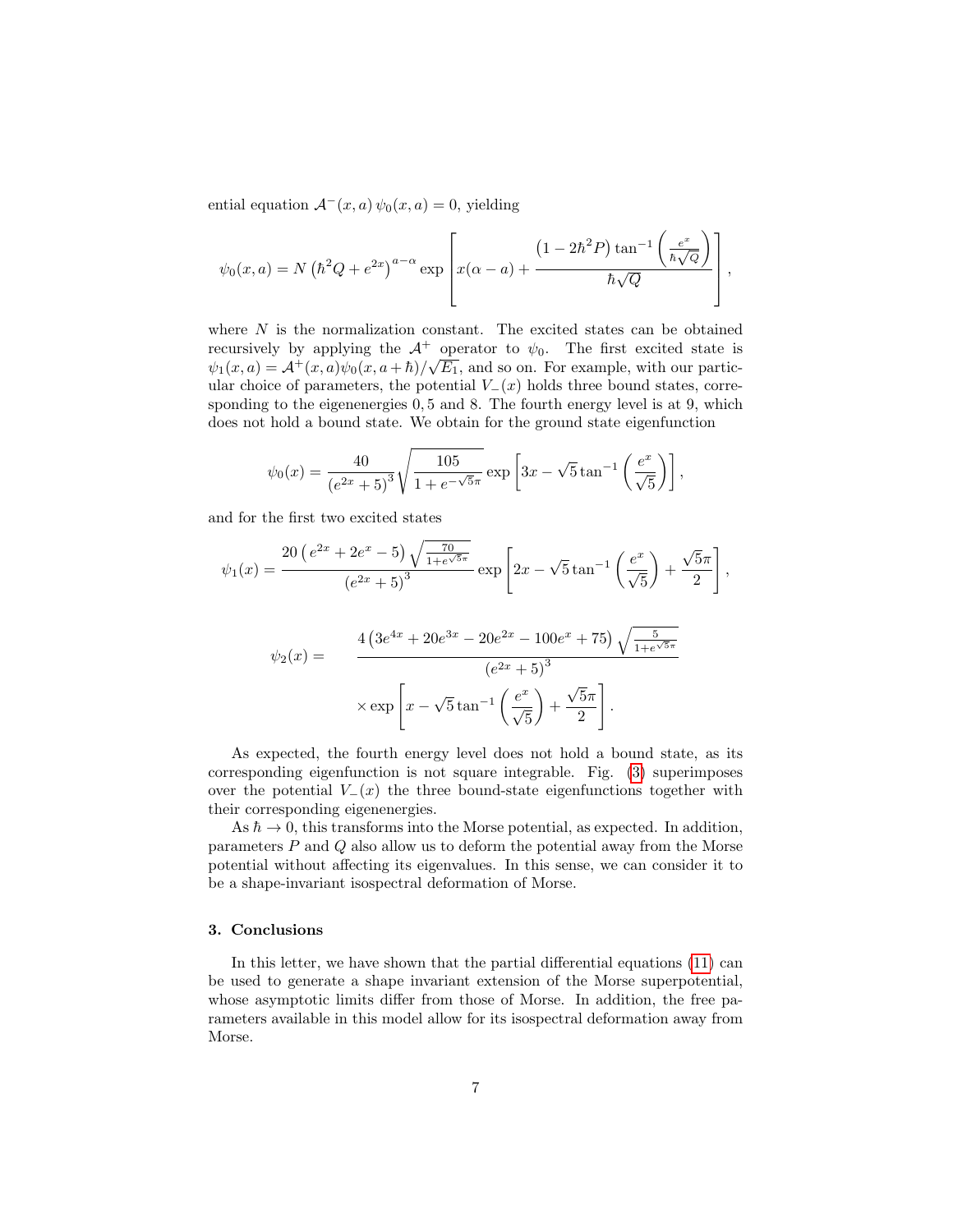

<span id="page-8-9"></span>Figure 3: The three bound-state eigenfunctions (shown in blue) for V− (dashed line) with  $P = 3, Q = 5, \alpha = 5, a = 2, \text{ and } \hbar = 1.$  Each eigenfunction is shown superposed on its corresponding eigenenergy (shown as a horizontal red line).

### References

#### References

- <span id="page-8-0"></span>[1] E. Witten, Dynamical breaking of supersymmetry, Nucl. Phys. B185 (1981) 513–554.
- <span id="page-8-1"></span>[2] P. Solomonson, J. W. Van Holten, Fermionic coordinates and supersymmetry in quantum mechanics, Nucl. Phys. B196 (1982) 509–531.
- <span id="page-8-2"></span>[3] F. Cooper, B. Freedman, Aspects of supersymmetric quantum mechanics, Ann. Phys. 146 (1983) 262–288.
- <span id="page-8-3"></span>[4] L. Infeld, T. E. Hull, The factorization method, Rev. Mod. Phys. 23 (1951) 21–68.
- <span id="page-8-4"></span>[5] W. Miller Jr, Lie Theory and Special Functions (Mathematics in Science and Engineering), Accademic Press, New York, NY, USA, 1968.
- <span id="page-8-5"></span>[6] L. E. Gendenshtein, Derivation of exact spectra of the schrodinger equation by means of supersymmetry, JETP Lett. 38 (1983) 356–359.
- <span id="page-8-6"></span>[7] L. E. Gendenshtein, I. V. Krive, Supersymmetry in quantum mechanics, Sov. Phys. Usp. 28 (1985) 645–666.
- <span id="page-8-7"></span>[8] F. Cooper, A. Khare, U. Sukhatme, Supersymmetry in Quantum Mechanics, World Scientific, Singapore, 2001.
- <span id="page-8-8"></span>[9] A. Gangopadhyaya, J. Mallow, C. Rasinariu, Supersymmetric Quantum Mechanics: An Introduction, World Scientific, Singapore, 2010.